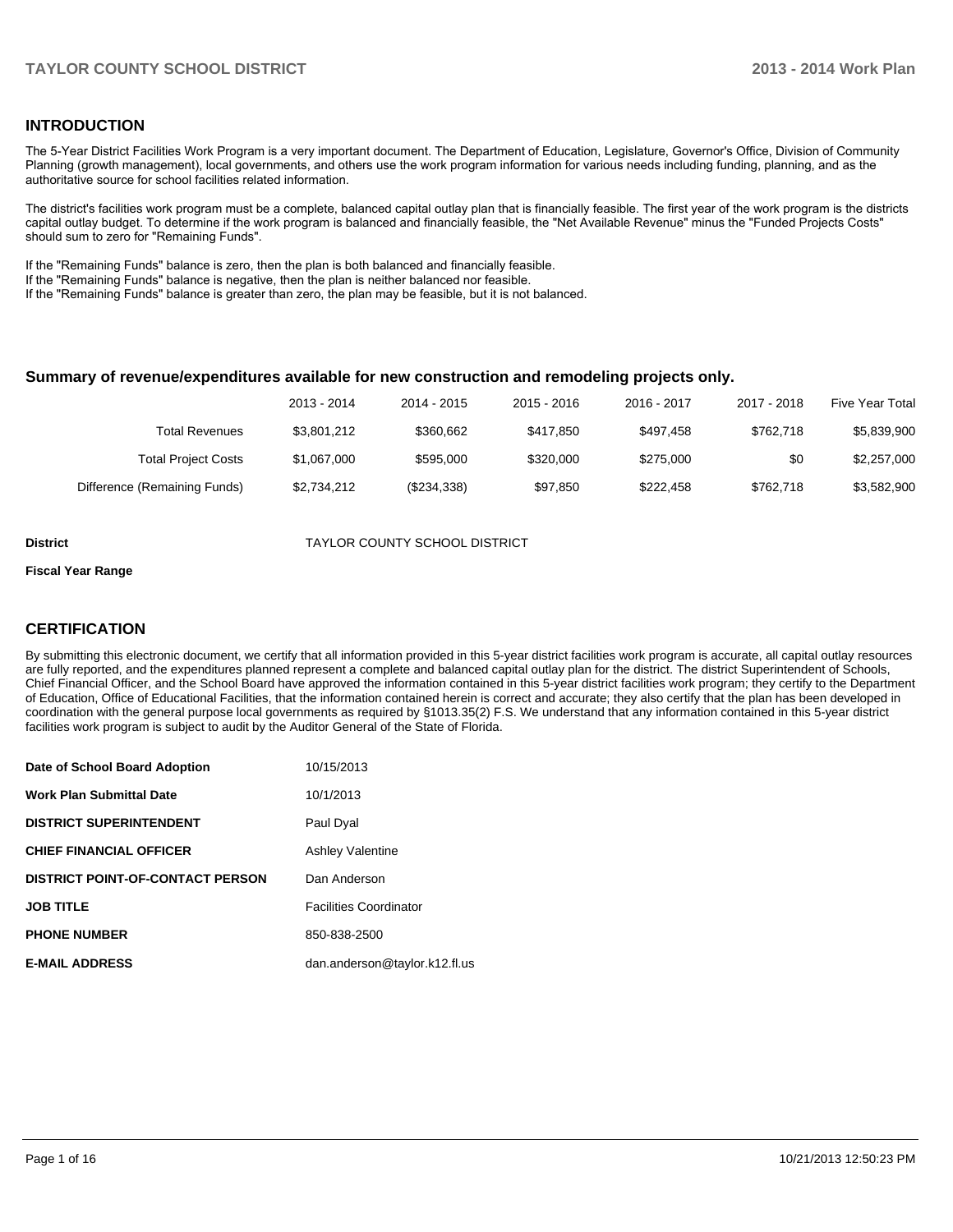# **Expenditures**

### **Expenditure for Maintenance, Repair and Renovation from 1.50-Mills and PECO**

Annually, prior to the adoption of the district school budget, each school board must prepare a tentative district facilities work program that includes a schedule of major repair and renovation projects necessary to maintain the educational and ancillary facilities of the district.

|                                                                                                                                                                                                                                                                               | Item                                                                                                                                                                                                                                                                       |           | 2014 - 2015<br>Projected | $2015 - 2016$<br>Projected | 2016 - 2017<br>Projected | 2017 - 2018<br>Projected | <b>Total</b> |  |  |
|-------------------------------------------------------------------------------------------------------------------------------------------------------------------------------------------------------------------------------------------------------------------------------|----------------------------------------------------------------------------------------------------------------------------------------------------------------------------------------------------------------------------------------------------------------------------|-----------|--------------------------|----------------------------|--------------------------|--------------------------|--------------|--|--|
| <b>HVAC</b>                                                                                                                                                                                                                                                                   |                                                                                                                                                                                                                                                                            | \$125,000 | \$125,000                | \$125,000                  | \$130,000                | \$130,000                | \$635,000    |  |  |
| Locations:                                                                                                                                                                                                                                                                    | ADMINISTRATION & ALTERNATIVE CENTER, FINANCE CENTER, PERRY PRIMARY, STEINHATCHEE SCHOOL, TAYLOR COUNTY<br>ELEMENTARY, TAYLOR COUNTY HEADSTART/PREK/ESE CENTER, TAYLOR COUNTY HIGH, TAYLOR COUNTY MIDDLE, TAYLOR<br>TECHNICAL INSTITUTE, TRANSPORTATION TERMINAL            |           |                          |                            |                          |                          |              |  |  |
| Flooring                                                                                                                                                                                                                                                                      |                                                                                                                                                                                                                                                                            | \$35,000  | \$35,000                 | \$35,000                   | \$35,000                 | \$35,000                 | \$175,000    |  |  |
| Locations:                                                                                                                                                                                                                                                                    | ADMINISTRATION & ALTERNATIVE CENTER, FINANCE CENTER, PERRY PRIMARY, STEINHATCHEE SCHOOL, TAYLOR COUNTY<br>ELEMENTARY, TAYLOR COUNTY HEADSTART/PREK/ESE CENTER, TAYLOR COUNTY HIGH, TAYLOR COUNTY MIDDLE, TAYLOR<br>TECHNICAL INSTITUTE, TRANSPORTATION TERMINAL            |           |                          |                            |                          |                          |              |  |  |
| Roofing                                                                                                                                                                                                                                                                       |                                                                                                                                                                                                                                                                            | \$40,000  | \$40,000                 | \$40,000                   | \$45,000                 | \$40,000                 | \$205,000    |  |  |
| Locations:                                                                                                                                                                                                                                                                    | ADMINISTRATION & ALTERNATIVE CENTER, FINANCE CENTER, PERRY PRIMARY, STEINHATCHEE SCHOOL, TAYLOR COUNTY<br>ELEMENTARY, TAYLOR COUNTY HEADSTART/PREK/ESE CENTER, TAYLOR COUNTY HIGH, TAYLOR COUNTY MIDDLE, TAYLOR<br>TECHNICAL INSTITUTE, TRANSPORTATION TERMINAL            |           |                          |                            |                          |                          |              |  |  |
| Safety to Life                                                                                                                                                                                                                                                                |                                                                                                                                                                                                                                                                            | \$30,000  | \$30,000                 | \$30,000                   | \$20,000                 | \$30,000                 | \$140,000    |  |  |
| Locations:                                                                                                                                                                                                                                                                    | ADMINISTRATION & ALTERNATIVE CENTER, FINANCE CENTER, PERRY PRIMARY, STEINHATCHEE SCHOOL, TAYLOR COUNTY<br>ELEMENTARY, TAYLOR COUNTY HEADSTART/PREK/ESE CENTER, TAYLOR COUNTY HIGH, TAYLOR COUNTY MIDDLE, TAYLOR<br>TECHNICAL INSTITUTE, TRANSPORTATION TERMINAL            |           |                          |                            |                          |                          |              |  |  |
| Fencing                                                                                                                                                                                                                                                                       |                                                                                                                                                                                                                                                                            | \$20,000  | \$20,000                 | \$20,000                   | \$20,000                 | \$20,000                 | \$100,000    |  |  |
| ADMINISTRATION & ALTERNATIVE CENTER, FINANCE CENTER, PERRY PRIMARY, STEINHATCHEE SCHOOL, TAYLOR COUNTY<br>Locations:<br>ELEMENTARY, TAYLOR COUNTY HEADSTART/PREK/ESE CENTER, TAYLOR COUNTY HIGH, TAYLOR COUNTY MIDDLE, TAYLOR<br>TECHNICAL INSTITUTE, TRANSPORTATION TERMINAL |                                                                                                                                                                                                                                                                            |           |                          |                            |                          |                          |              |  |  |
| Parking                                                                                                                                                                                                                                                                       |                                                                                                                                                                                                                                                                            | \$20,000  | \$20,000                 | \$20,000                   | \$20,000                 | \$20,000                 | \$100,000    |  |  |
| Locations:                                                                                                                                                                                                                                                                    | ADMINISTRATION & ALTERNATIVE CENTER, FINANCE CENTER, PERRY PRIMARY, STEINHATCHEE SCHOOL, TAYLOR COUNTY<br>ELEMENTARY, TAYLOR COUNTY HEADSTART/PREK/ESE CENTER, TAYLOR COUNTY HIGH, TAYLOR COUNTY MIDDLE, TAYLOR<br>TECHNICAL INSTITUTE, TRANSPORTATION TERMINAL            |           |                          |                            |                          |                          |              |  |  |
| Electrical                                                                                                                                                                                                                                                                    |                                                                                                                                                                                                                                                                            | \$40,000  | \$40,000                 | \$40,000                   | \$40,000                 | \$40,000                 | \$200,000    |  |  |
| Locations:                                                                                                                                                                                                                                                                    | ADMINISTRATION & ALTERNATIVE CENTER, FINANCE CENTER, PERRY PRIMARY, STEINHATCHEE SCHOOL, TAYLOR COUNTY<br>ELEMENTARY, TAYLOR COUNTY HEADSTART/PREK/ESE CENTER, TAYLOR COUNTY HIGH, TAYLOR COUNTY MIDDLE, TAYLOR<br>TECHNICAL INSTITUTE, TRANSPORTATION TERMINAL            |           |                          |                            |                          |                          |              |  |  |
| Fire Alarm                                                                                                                                                                                                                                                                    |                                                                                                                                                                                                                                                                            | \$35,000  | \$35,000                 | \$40,000                   | \$40,000                 | \$40,000                 | \$190,000    |  |  |
|                                                                                                                                                                                                                                                                               | Locations: ADMINISTRATION & ALTERNATIVE CENTER, FINANCE CENTER, PERRY PRIMARY, STEINHATCHEE SCHOOL, TAYLOR COUNTY<br>ELEMENTARY, TAYLOR COUNTY HEADSTART/PREK/ESE CENTER, TAYLOR COUNTY HIGH, TAYLOR COUNTY MIDDLE, TAYLOR<br>TECHNICAL INSTITUTE, TRANSPORTATION TERMINAL |           |                          |                            |                          |                          |              |  |  |
| Telephone/Intercom System                                                                                                                                                                                                                                                     |                                                                                                                                                                                                                                                                            | \$15,000  | \$15,000                 | \$15,000                   | \$15,000                 | \$15,000                 | \$75,000     |  |  |
|                                                                                                                                                                                                                                                                               | Locations: ADMINISTRATION & ALTERNATIVE CENTER, FINANCE CENTER, PERRY PRIMARY, STEINHATCHEE SCHOOL, TAYLOR COUNTY<br>ELEMENTARY, TAYLOR COUNTY HEADSTART/PREK/ESE CENTER, TAYLOR COUNTY HIGH, TAYLOR COUNTY MIDDLE, TAYLOR<br>TECHNICAL INSTITUTE, TRANSPORTATION TERMINAL |           |                          |                            |                          |                          |              |  |  |
| <b>Closed Circuit Television</b>                                                                                                                                                                                                                                              |                                                                                                                                                                                                                                                                            | \$15,000  | \$15,000                 | \$15,000                   | \$15,000                 | \$15,000                 | \$75,000     |  |  |
| Locations:                                                                                                                                                                                                                                                                    | ADMINISTRATION & ALTERNATIVE CENTER, FINANCE CENTER, PERRY PRIMARY, STEINHATCHEE SCHOOL, TAYLOR COUNTY<br>ELEMENTARY, TAYLOR COUNTY HEADSTART/PREK/ESE CENTER, TAYLOR COUNTY HIGH, TAYLOR COUNTY MIDDLE, TAYLOR<br>TECHNICAL INSTITUTE, TRANSPORTATION TERMINAL            |           |                          |                            |                          |                          |              |  |  |
| Paint                                                                                                                                                                                                                                                                         |                                                                                                                                                                                                                                                                            | \$30,000  | \$30,000                 | \$30,000                   | \$30,000                 | \$30,000                 | \$150,000    |  |  |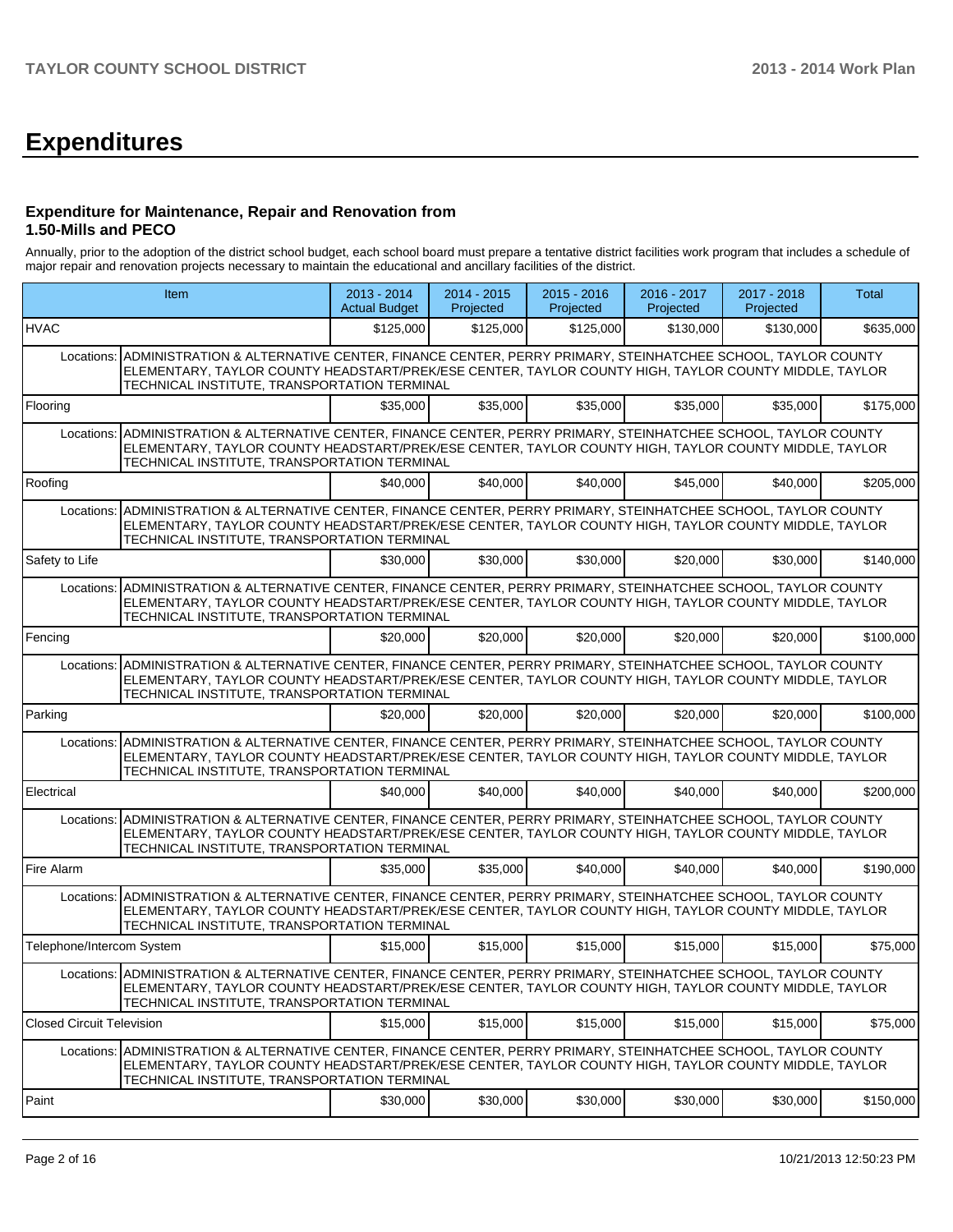|                                                                                                                                                                                                                                                                            | Locations: ADMINISTRATION & ALTERNATIVE CENTER, FINANCE CENTER, PERRY PRIMARY, STEINHATCHEE SCHOOL, TAYLOR COUNTY<br>ELEMENTARY, TAYLOR COUNTY HEADSTART/PREK/ESE CENTER, TAYLOR COUNTY HIGH, TAYLOR COUNTY MIDDLE, TAYLOR<br>TECHNICAL INSTITUTE, TRANSPORTATION TERMINAL |           |           |           |           |           |             |  |  |  |
|----------------------------------------------------------------------------------------------------------------------------------------------------------------------------------------------------------------------------------------------------------------------------|----------------------------------------------------------------------------------------------------------------------------------------------------------------------------------------------------------------------------------------------------------------------------|-----------|-----------|-----------|-----------|-----------|-------------|--|--|--|
| Maintenance/Repair                                                                                                                                                                                                                                                         | \$130,000<br>\$650,000<br>\$130,000<br>\$130,000<br>\$130,000<br>\$130,000                                                                                                                                                                                                 |           |           |           |           |           |             |  |  |  |
| Locations: ADMINISTRATION & ALTERNATIVE CENTER, FINANCE CENTER, PERRY PRIMARY, STEINHATCHEE SCHOOL, TAYLOR COUNTY<br>ELEMENTARY, TAYLOR COUNTY HEADSTART/PREK/ESE CENTER, TAYLOR COUNTY HIGH, TAYLOR COUNTY MIDDLE, TAYLOR<br>TECHNICAL INSTITUTE, TRANSPORTATION TERMINAL |                                                                                                                                                                                                                                                                            |           |           |           |           |           |             |  |  |  |
|                                                                                                                                                                                                                                                                            | Sub Total:                                                                                                                                                                                                                                                                 | \$535,000 | \$535,000 | \$540,000 | \$540,000 | \$545,000 | \$2,695,000 |  |  |  |

| IPECO Maintenance Expenditures | ሶስ<br>JU. | ሖ<br>JU.  | \$7,184   | Q22512<br><b>J</b> ZZ.3131 | \$53,965  | \$83,662                 |
|--------------------------------|-----------|-----------|-----------|----------------------------|-----------|--------------------------|
| 1.50 Mill Sub Total: İ         | \$635,000 | \$635,000 | \$632,816 | \$617.<br>.487'            | \$591,035 | .338<br>ሱሳ<br>444<br>υυ, |

| Other Items                                                                                                                                                                                                                                                                | $2013 - 2014$<br><b>Actual Budget</b> | $2014 - 2015$<br>Projected | $2015 - 2016$<br>Projected | $2016 - 2017$<br>Projected | $2017 - 2018$<br>Projected | Total       |  |  |
|----------------------------------------------------------------------------------------------------------------------------------------------------------------------------------------------------------------------------------------------------------------------------|---------------------------------------|----------------------------|----------------------------|----------------------------|----------------------------|-------------|--|--|
| Furniture and Instructional Equipment                                                                                                                                                                                                                                      | \$100,000                             | \$100,000                  | \$100,000                  | \$100,000                  | \$100,000                  | \$500,000   |  |  |
| Locations ADMINISTRATION & ALTERNATIVE CENTER, FINANCE CENTER, PERRY PRIMARY, STEINHATCHEE SCHOOL, TAYLOR COUNTY<br>IELEMENTARY. TAYLOR COUNTY HEADSTART/PREK/ESE CENTER. TAYLOR COUNTY HIGH. TAYLOR COUNTY MIDDLE. TAYLOR<br>TECHNICAL INSTITUTE. TRANSPORTATION TERMINAL |                                       |                            |                            |                            |                            |             |  |  |
| Total: I                                                                                                                                                                                                                                                                   | \$635,000                             | \$635,000                  | \$640,000                  | \$640,000                  | \$645,000                  | \$3,195,000 |  |  |

### **Local 1.50 Mill Expenditure For Maintenance, Repair and Renovation**

Anticipated expenditures expected from local funding sources over the years covered by the current work plan.

| Item                                                         | 2013 - 2014<br><b>Actual Budget</b> | $2014 - 2015$<br>Projected | $2015 - 2016$<br>Projected | 2016 - 2017<br>Projected | 2017 - 2018<br>Projected | Total       |
|--------------------------------------------------------------|-------------------------------------|----------------------------|----------------------------|--------------------------|--------------------------|-------------|
| Remaining Maint and Repair from 1.5 Mills                    | \$635,000                           | \$635,000                  | \$632,816                  | \$617,487                | \$591,035                | \$3,111,338 |
| Maintenance/Repair Salaries                                  | \$180,000                           | \$180,000                  | \$180,000                  | \$170,000                | \$180,000                | \$890,000   |
| School Bus Purchases                                         | \$700,000                           | \$700,000                  | \$700,000                  | \$700,000                | \$700,000                | \$3,500,000 |
| Other Vehicle Purchases                                      | \$25,000                            | \$0                        | \$0                        | \$0                      | \$0                      | \$25,000    |
| Capital Outlay Equipment                                     | \$175,000                           | \$175,000                  | \$175,000                  | \$175,000                | \$0                      | \$700,000   |
| Rent/Lease Payments                                          | \$0                                 | \$0                        | \$0                        | \$0                      | \$0                      | \$0         |
| <b>COP Debt Service</b>                                      | \$0                                 | \$0                        | \$0                        | \$0                      | \$0                      | \$0         |
| Rent/Lease Relocatables                                      | \$0                                 | \$0                        | \$0                        | \$0                      | \$0                      | \$0         |
| <b>Environmental Problems</b>                                | \$0                                 | \$0                        | \$0                        | \$0                      | \$0                      | \$0         |
| s.1011.14 Debt Service                                       | \$0                                 | \$0                        | \$0                        | \$0                      | \$0                      | \$0         |
| Special Facilities Construction Account                      | \$0                                 | \$0                        | \$0                        | \$0                      | \$0                      | \$0         |
| Premiums for Property Casualty Insurance - 1011.71<br>(4a,b) | \$95,000                            | \$95,000                   | \$95,000                   | \$95,000                 | \$95,000                 | \$475,000   |
| Qualified School Construction Bonds (QSCB)                   | \$0                                 | \$0                        | \$0                        | \$0                      | \$0                      | \$0         |
| Qualified Zone Academy Bonds (QZAB)                          | \$0                                 | \$0                        | \$0                        | \$0                      | \$0                      | \$0         |
| <b>Local Expenditure Totals:</b>                             | \$1,810,000                         | \$1,785,000                | \$1,782,816                | \$1,757,487              | \$1,566,035              | \$8,701,338 |

# **Revenue**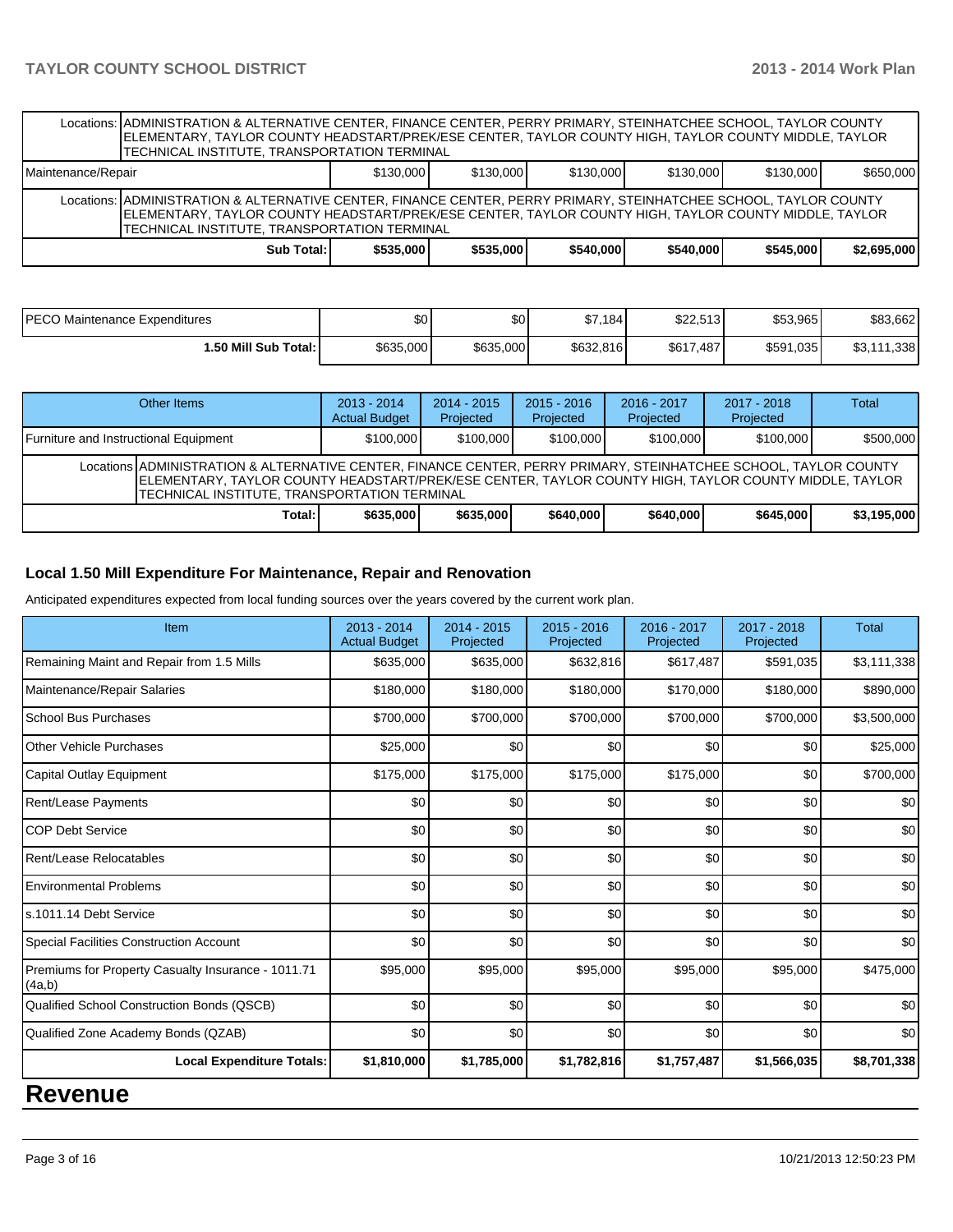### **1.50 Mill Revenue Source**

Schedule of Estimated Capital Outlay Revenue from each currently approved source which is estimated to be available for expenditures on the projects included in the tentative district facilities work program. All amounts are NET after considering carryover balances, interest earned, new COP's, 1011.14 and 1011.15 loans, etc. Districts cannot use 1.5-Mill funds for salaries except for those explicitly associated with maintenance/repair projects. (1011.71 (5), F.S.)

| Item                                                                                | Fund | $2013 - 2014$<br><b>Actual Value</b> | $2014 - 2015$<br>Projected | $2015 - 2016$<br>Projected | $2016 - 2017$<br>Projected | 2017 - 2018<br>Projected | Total           |
|-------------------------------------------------------------------------------------|------|--------------------------------------|----------------------------|----------------------------|----------------------------|--------------------------|-----------------|
| (1) Non-exempt property<br>lassessed valuation                                      |      | \$1,303,808,642                      | \$1,327,732,101            | \$1,365,929,314            | \$1,403,622,963            | \$1,454,878,277          | \$6,855,971,297 |
| $(2)$ The Millege projected for<br>discretionary capital outlay per<br>ls.1011.71   |      | 1.50                                 | 1.50                       | 1.50                       | 1.50 <sup>1</sup>          | 1.50 l                   |                 |
| $(3)$ Full value of the 1.50-Mill<br>discretionary capital outlay per<br>ls.1011.71 |      | \$2,190,399                          | \$2,230,590                | \$2,294,761                | \$2,358,087                | \$2,444,196              | \$11,518,033    |
| (4) Value of the portion of the 1.50<br>-Mill ACTUALLY levied                       | 370  | \$1,877,484                          | \$1,911,934                | \$1,966,938                | \$2,021,217                | \$2,095,025              | \$9,872,598     |
| $(5)$ Difference of lines $(3)$ and $(4)$                                           |      | \$312,915                            | \$318,656                  | \$327,823                  | \$336,870                  | \$349,171                | \$1,645,435     |

### **PECO Revenue Source**

The figure in the row designated "PECO Maintenance" will be subtracted from funds available for new construction because PECO maintenance dollars cannot be used for new construction.

| Item                                  | Fund | $2013 - 2014$<br><b>Actual Budget</b> | $2014 - 2015$<br>Projected | $2015 - 2016$<br>Projected | 2016 - 2017<br>Projected | 2017 - 2018<br>Projected | Total    |
|---------------------------------------|------|---------------------------------------|----------------------------|----------------------------|--------------------------|--------------------------|----------|
| <b>PECO New Construction</b>          | 340  | \$0 I                                 | \$0 <sub>1</sub>           | \$0                        | \$0                      | \$0 <sub>1</sub>         | \$0      |
| <b>IPECO Maintenance Expenditures</b> |      | \$O I                                 | \$0 <sub>1</sub>           | \$7,184                    | \$22.513                 | \$53.965                 | \$83,662 |
|                                       |      | \$0                                   | \$0                        | \$7,184                    | \$22,513                 | \$53,965                 | \$83,662 |

### **CO & DS Revenue Source**

Revenue from Capital Outlay and Debt Service funds.

| Item                                             | Fund | 2013 - 2014<br><b>Actual Budget</b> | $2014 - 2015$<br>Projected | $2015 - 2016$<br>Projected | 2016 - 2017<br>Projected | 2017 - 2018<br>Projected | Total     |
|--------------------------------------------------|------|-------------------------------------|----------------------------|----------------------------|--------------------------|--------------------------|-----------|
| ICO & DS Cash Flow-through<br><b>Distributed</b> | 360  | \$102.799                           | \$102.799                  | \$102.799                  | \$102.799                | \$102.799                | \$513,995 |
| ICO & DS Interest on<br>Undistributed CO         | 360  | \$929                               | \$929                      | \$929                      | \$929                    | \$929                    | \$4,645   |
|                                                  |      | \$103,728                           | \$103,728                  | \$103,728                  | \$103,728                | \$103,728                | \$518,640 |

## **Fair Share Revenue Source**

All legally binding commitments for proportionate fair-share mitigation for impacts on public school facilities must be included in the 5-year district work program.

Nothing reported for this section.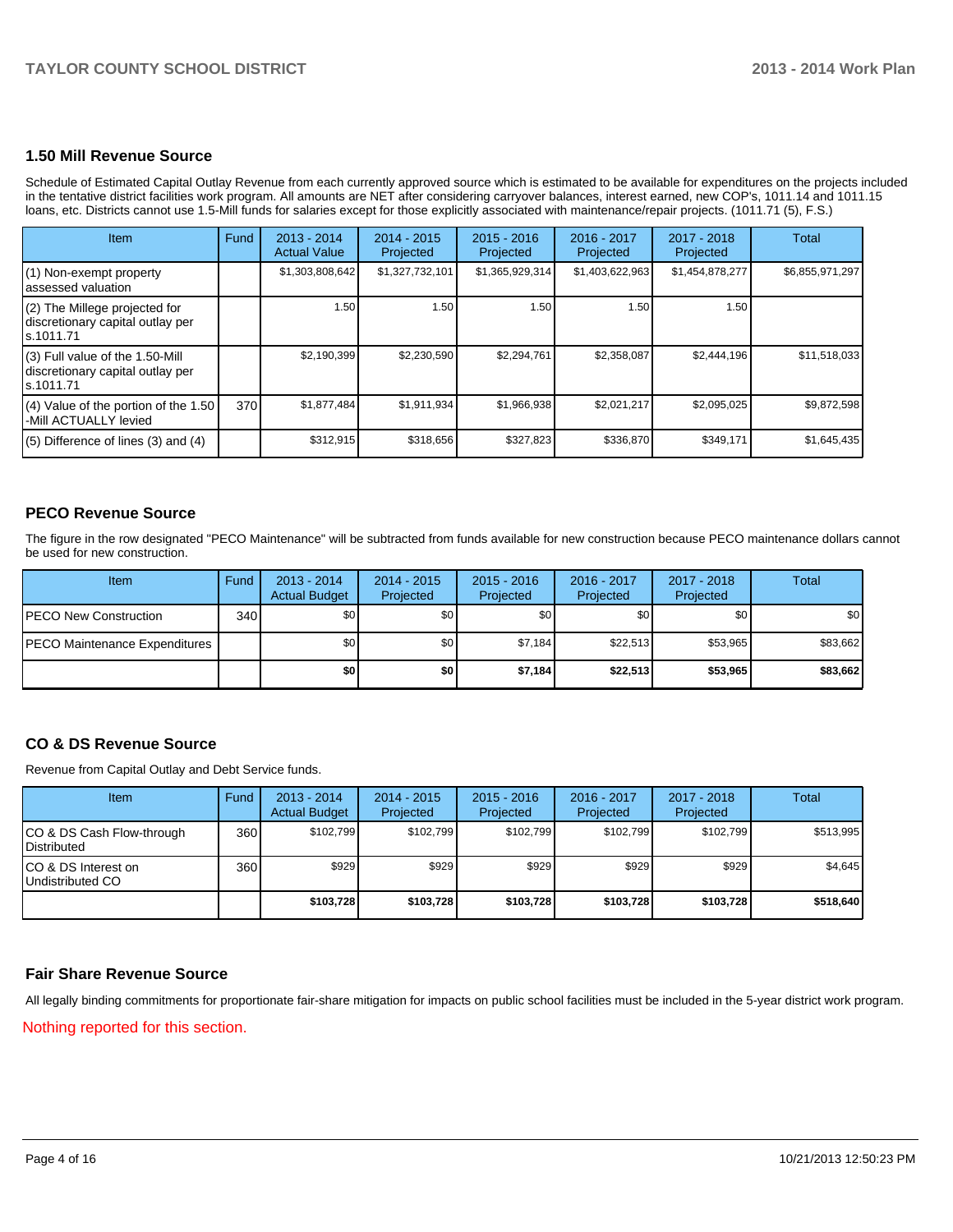### **Sales Surtax Referendum**

Specific information about any referendum for a 1-cent or ½-cent surtax referendum during the previous year.

**Did the school district hold a surtax referendum during the past fiscal year 2012 - 2013?**

No

## **Additional Revenue Source**

Any additional revenue sources

| Item                                                                                                                      | 2013 - 2014<br><b>Actual Value</b> | 2014 - 2015<br>Projected | 2015 - 2016<br>Projected | 2016 - 2017<br>Projected | 2017 - 2018<br>Projected | <b>Total</b> |
|---------------------------------------------------------------------------------------------------------------------------|------------------------------------|--------------------------|--------------------------|--------------------------|--------------------------|--------------|
| Proceeds from a s.1011.14/15 F.S. Loans                                                                                   | \$0                                | \$0                      | \$0                      | \$0                      | \$0                      | \$0          |
| District Bonds - Voted local bond<br>referendum proceeds per s.9, Art VII<br><b>State Constitution</b>                    | \$0                                | \$0                      | \$0                      | \$0                      | \$0                      | \$0          |
| Proceeds from Special Act Bonds                                                                                           | \$0                                | \$0                      | \$0                      | \$0                      | \$0                      | \$0          |
| Estimated Revenue from CO & DS Bond<br>Sale                                                                               | \$0                                | \$0                      | \$0                      | \$0                      | \$0                      | \$0          |
| Proceeds from Voted Capital<br>Improvements millage                                                                       | \$0                                | \$0                      | \$0                      | \$0                      | \$0                      | \$0          |
| Other Revenue for Other Capital Projects                                                                                  | \$0                                | \$0                      | \$0                      | \$0                      | \$0                      | \$0          |
| Proceeds from 1/2 cent sales surtax<br>authorized by school board                                                         | \$0                                | \$0                      | \$0                      | \$0                      | \$0                      | \$0          |
| Proceeds from local governmental<br>infrastructure sales surtax                                                           | \$0                                | \$0                      | \$0                      | \$0                      | \$0                      | \$0          |
| Proceeds from Certificates of<br>Participation (COP's) Sale                                                               | \$0                                | \$0                      | \$0                      | \$0                      | \$0                      | \$0          |
| Classrooms First Bond proceeds amount<br>authorized in FY 1997-98                                                         | \$0                                | \$0                      | \$0                      | \$0                      | \$0                      | \$0          |
| <b>Classrooms for Kids</b>                                                                                                | \$130,000                          | \$130,000                | \$130,000                | \$130,000                | \$130,000                | \$650,000    |
| <b>District Equity Recognition</b>                                                                                        | \$0                                | \$0                      | \$0                      | \$0                      | \$0                      | \$0          |
| <b>Federal Grants</b>                                                                                                     | \$0                                | \$0                      | \$0                      | \$0                      | \$0                      | \$0          |
| Proportionate share mitigation (actual<br>cash revenue only, not in kind donations)                                       | \$0                                | \$0                      | \$0                      | \$0                      | \$0                      | \$0          |
| Impact fees received                                                                                                      | \$0                                | \$0                      | \$0                      | \$0                      | \$0                      | \$0          |
| Private donations                                                                                                         | \$0                                | \$0                      | \$0                      | \$0                      | \$0                      | \$0          |
| Grants from local governments or not-for-<br>profit organizations                                                         | \$0                                | \$0                      | \$0                      | \$0                      | \$0                      | \$0          |
| Interest, Including Profit On Investment                                                                                  | \$0                                | \$0                      | \$0                      | \$0                      | \$0                      | \$0          |
| Revenue from Bonds pledging proceeds<br>from 1 cent or 1/2 cent Sales Surtax                                              | \$0                                | \$0                      | \$0                      | \$0                      | \$0                      | \$0          |
| <b>Total Fund Balance Carried Forward</b>                                                                                 | \$3,500,000                        | \$0                      | \$0                      | \$0                      | \$0                      | \$3,500,000  |
| General Capital Outlay Obligated Fund<br><b>Balance Carried Forward From Total</b><br><b>Fund Balance Carried Forward</b> | \$0                                | \$0                      | \$0                      | \$0                      | \$0                      | \$0          |
| <b>Special Facilities Construction Account</b>                                                                            | \$0                                | \$0                      | \$0                      | \$0                      | \$0                      | \$0          |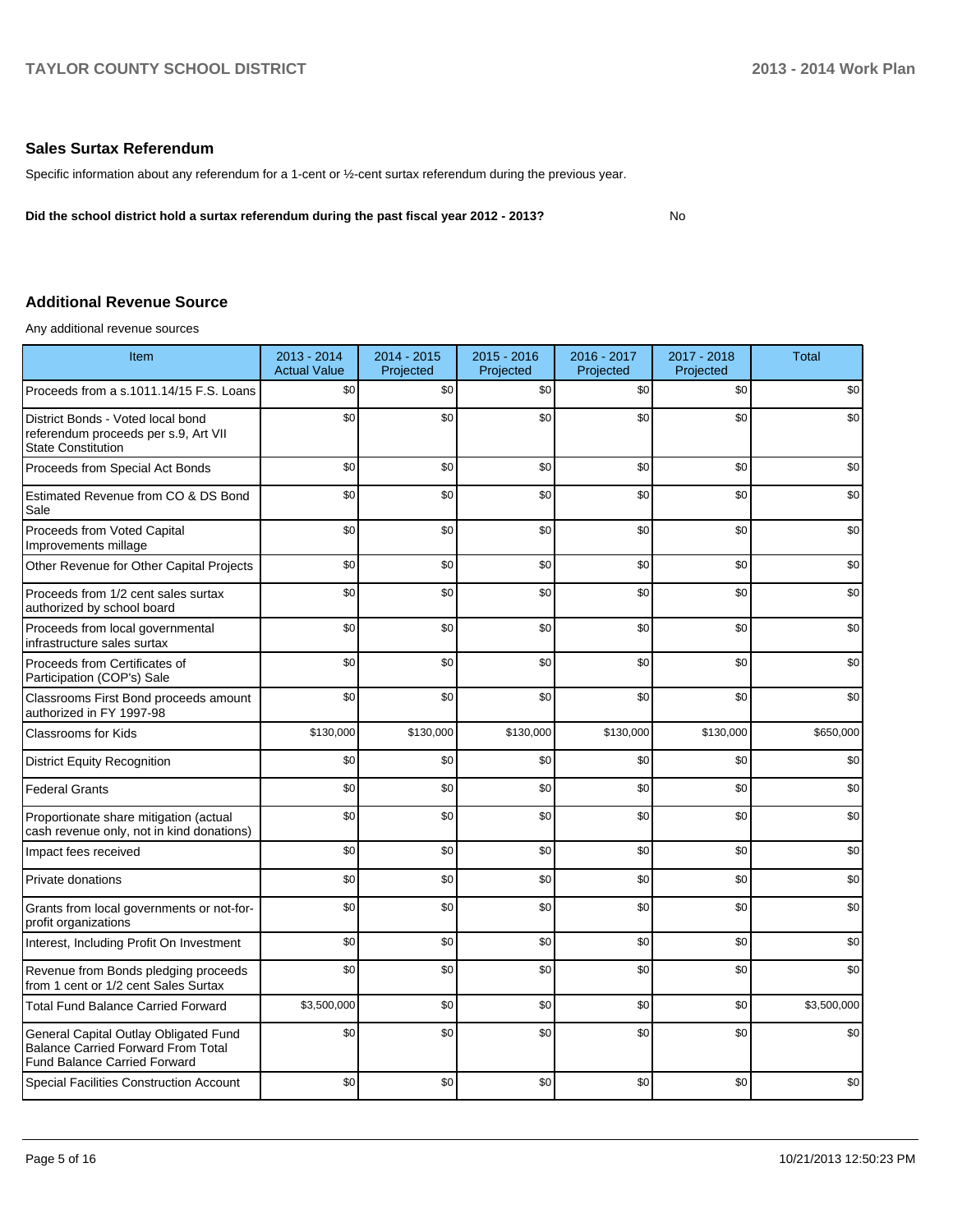| One Cent - 1/2 Cent Sales Surtax Debt<br><b>I Service From Total Fund Balance Carried I</b><br><b>IForward</b> | \$01        | \$0       | \$0       | \$0 <sub>0</sub> | \$0       | \$0 <sub>1</sub> |
|----------------------------------------------------------------------------------------------------------------|-------------|-----------|-----------|------------------|-----------|------------------|
| Capital Outlay Projects Funds Balance<br>ICarried Forward From Total Fund<br><b>Balance Carried Forward</b>    | \$0         | \$0       | \$0       | \$0 <sub>0</sub> | \$0       | \$0 <sub>1</sub> |
| Subtotal                                                                                                       | \$3.630.000 | \$130,000 | \$130,000 | \$130,000        | \$130,000 | \$4.150.000      |

# **Total Revenue Summary**

| <b>Item Name</b>                                            | $2013 - 2014$<br><b>Budget</b> | $2014 - 2015$<br>Projected | $2015 - 2016$<br>Projected | $2016 - 2017$<br>Projected | 2017 - 2018<br>Projected | <b>Five Year Total</b> |
|-------------------------------------------------------------|--------------------------------|----------------------------|----------------------------|----------------------------|--------------------------|------------------------|
| Local 1.5 Mill Discretionary Capital Outlay<br>l Revenue    | \$1.877.484                    | \$1,911,934                | \$1,966,938                | \$2,021,217                | \$2,095,025              | \$9,872,598            |
| IPECO and 1.5 Mill Maint and Other 1.5<br>Mill Expenditures | (\$1,810,000)                  | (\$1,785,000)              | (\$1,782,816)              | (\$1,757,487)              | (\$1,566,035)            | $(\$8,701,338)$        |
| IPECO Maintenance Revenue                                   | \$0 <sub>1</sub>               | \$0                        | \$7,184                    | \$22,513                   | \$53,965                 | \$83,662               |
| <b>Available 1.50 Mill for New</b><br><b>Construction</b>   | \$67,484                       | \$126,934                  | \$184.122                  | \$263.730                  | \$528,990                | \$1,171,260            |

| <b>Item Name</b>                      | 2013 - 2014<br><b>Budget</b> | $2014 - 2015$<br>Projected | $2015 - 2016$<br>Projected | 2016 - 2017<br>Projected | $2017 - 2018$<br>Projected | <b>Five Year Total</b> |
|---------------------------------------|------------------------------|----------------------------|----------------------------|--------------------------|----------------------------|------------------------|
| ICO & DS Revenue                      | \$103,728                    | \$103,728                  | \$103.728                  | \$103,728                | \$103,728                  | \$518,640              |
| <b>IPECO New Construction Revenue</b> | \$0                          | \$0                        | \$0                        | \$0                      | \$0                        | \$0                    |
| Other/Additional Revenue              | \$3,630,000                  | \$130,000                  | \$130,000                  | \$130,000                | \$130,000                  | \$4,150,000            |
| <b>Total Additional Revenuel</b>      | \$3,733,728                  | \$233,728                  | \$233,728                  | \$233,728                | \$233,728                  | \$4,668,640            |
| Total Available Revenue               | \$3,801,212                  | \$360,662                  | \$417,850                  | \$497.458                | \$762.718                  | \$5,839,900            |

# **Project Schedules**

# **Capacity Project Schedules**

A schedule of capital outlay projects necessary to ensure the availability of satisfactory classrooms for the projected student enrollment in K-12 programs.

Nothing reported for this section.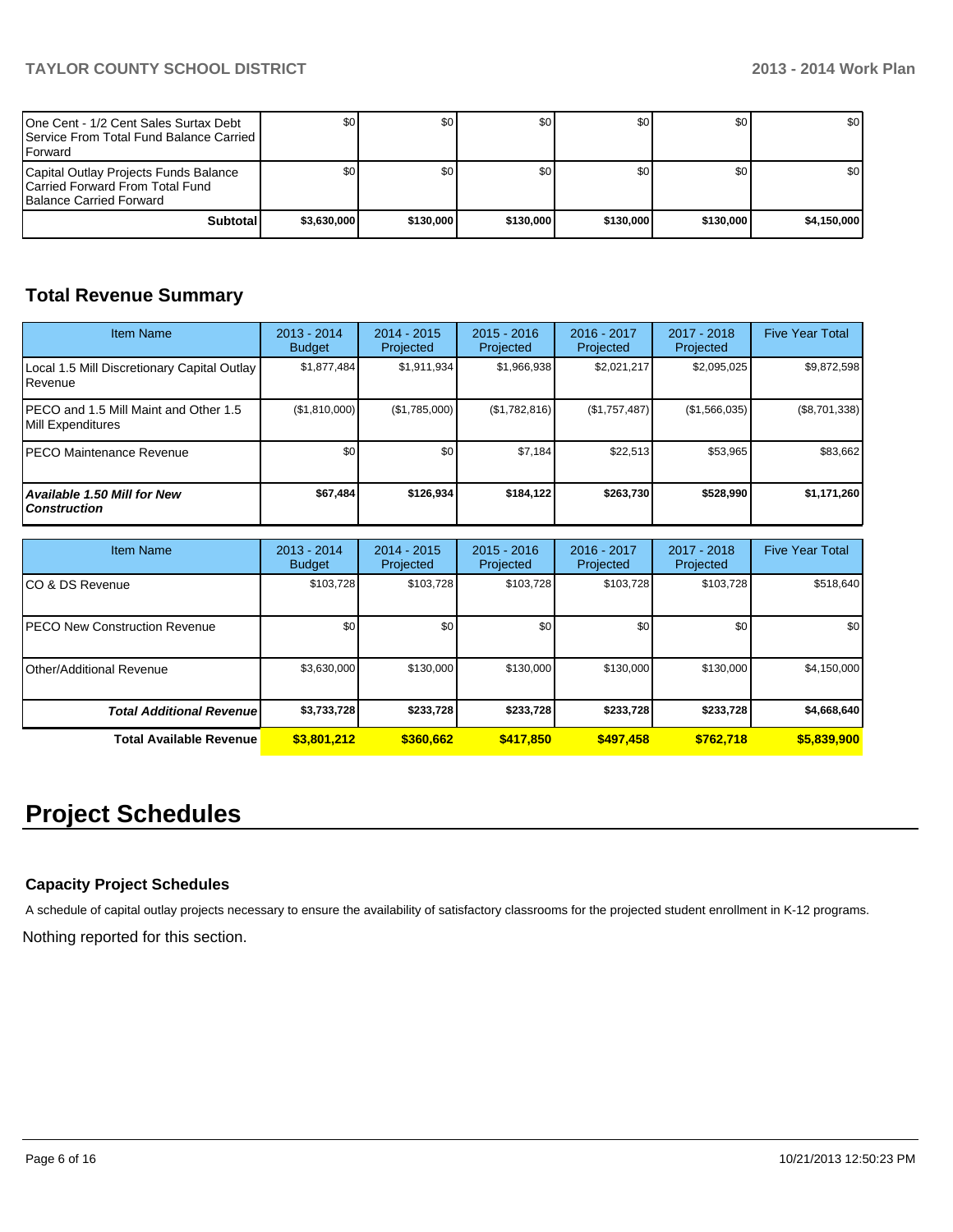| <b>Planned Cost:</b>     |  |  |  |
|--------------------------|--|--|--|
| <b>Student Stations:</b> |  |  |  |
| <b>Total Classrooms:</b> |  |  |  |
| Gross Sq Ft:             |  |  |  |

# **Other Project Schedules**

Major renovations, remodeling, and additions of capital outlay projects that do not add capacity to schools.

| <b>Project Description</b>                                   | Location                                                    | 2013 - 2014<br><b>Actual Budget</b> | 2014 - 2015<br>Projected | 2015 - 2016<br>Projected | 2016 - 2017<br>Projected | 2017 - 2018<br>Projected | <b>Total</b>  | <b>Funded</b> |
|--------------------------------------------------------------|-------------------------------------------------------------|-------------------------------------|--------------------------|--------------------------|--------------------------|--------------------------|---------------|---------------|
| purchase of new computers for<br>all teachers                | <b>TAYLOR COUNTY HIGH</b>                                   | \$225,000                           | \$0                      | \$0                      | \$0                      | \$0                      | \$225,000 Yes |               |
| install new computers                                        | PERRY PRIMARY                                               | \$0                                 | \$225,000                | \$0                      | \$0                      | \$0                      | \$225,000 Yes |               |
| purchase new computers for<br>staff                          | <b>TAYLOR COUNTY</b><br><b>ELEMENTARY</b>                   | \$0                                 | \$0                      | \$0                      | \$225,000                | \$0                      | \$225,000 Yes |               |
| Replace existing Fire Alarm                                  | <b>TAYLOR COUNTY HIGH</b>                                   | \$100,000                           | \$0                      | \$0                      | \$0                      | \$0                      | \$100,000 Yes |               |
| New AC system                                                | <b>TAYLOR COUNTY</b><br>HEADSTART/PREK/ESE<br><b>CENTER</b> | \$50,000                            | \$50,000                 | \$0                      | \$0                      | \$0                      | \$100,000 Yes |               |
| New AC system and offices                                    | <b>TAYLOR COUNTY</b><br><b>MIDDLE</b>                       | \$50,000                            | \$0                      | \$0                      | \$0                      | \$0                      | \$50,000 Yes  |               |
| New chiller                                                  | <b>TAYLOR COUNTY HIGH</b>                                   | \$0                                 | \$0                      | \$0                      | \$0                      | \$0                      |               | \$0 Yes       |
| Security cameras and<br>monitoring system                    | <b>TAYLOR COUNTY</b><br><b>ELEMENTARY</b>                   | \$20,000                            | \$20,000                 | \$20,000                 | \$0                      | \$0                      | \$60,000 Yes  |               |
| Replace fire alarm system                                    | <b>TAYLOR COUNTY</b><br><b>MIDDLE</b>                       | \$100,000                           | \$0                      | \$0                      | \$0                      | \$0                      | \$100,000 Yes |               |
| Replace tile flooring                                        | <b>TAYLOR COUNTY</b><br><b>MIDDLE</b>                       | \$30,000                            | \$0                      | \$0                      | \$0                      | \$0                      | \$30,000 Yes  |               |
| tech refresher                                               | <b>TAYLOR TECHNICAL</b><br><b>INSTITUTE</b>                 | \$0                                 | \$0                      | \$225,000                | \$0                      | \$0                      | \$225,000 Yes |               |
| reroof and renovate portables                                | PERRY PRIMARY                                               | \$15,000                            | \$0                      | \$0                      | \$0                      | \$0                      | \$15,000 Yes  |               |
| AC upgrades                                                  | <b>TAYLOR TECHNICAL</b><br><b>INSTITUTE</b>                 | \$25,000                            | \$0                      | \$0                      | \$0                      | \$0                      | \$25,000 Yes  |               |
| install security system                                      | <b>TAYLOR COUNTY</b><br>HEADSTART/PREK/ESE<br><b>CENTER</b> | \$0                                 | \$0                      | \$0                      | \$50,000                 | \$0                      | \$50,000 Yes  |               |
| install security and monitoring<br>system                    | <b>TAYLOR TECHNICAL</b><br><b>INSTITUTE</b>                 | \$25,000                            | \$50,000                 | \$0                      | \$0                      | \$0                      | \$75,000 Yes  |               |
| bordder for swings                                           | <b>TAYLOR COUNTY</b><br><b>ELEMENTARY</b>                   | \$10,000                            | \$0                      | \$0                      | \$0                      | \$0                      | \$10,000 Yes  |               |
| Reroof media building                                        | <b>TAYLOR COUNTY</b><br>HEADSTART/PREK/ESE<br><b>CENTER</b> | \$60,000                            | \$0                      | \$0                      | \$0                      | \$0                      | \$60,000 Yes  |               |
| install new lights at pace Field<br>for safety life purposes | Location not specified                                      | \$0                                 | \$200,000                | \$0                      | \$0                      | \$0                      | \$200,000 Yes |               |
| replace carpet in tech lab                                   | <b>TAYLOR COUNTY</b><br><b>MIDDLE</b>                       | \$8,000                             | \$0                      | \$0                      | \$0                      | \$0                      | \$8,000 Yes   |               |
| roofing the back buildings                                   | <b>ADMINISTRATION &amp;</b><br><b>ALTERNATIVE CENTER</b>    | \$40,000                            | \$0                      | \$0                      | \$0                      | \$0                      | \$40,000 Yes  |               |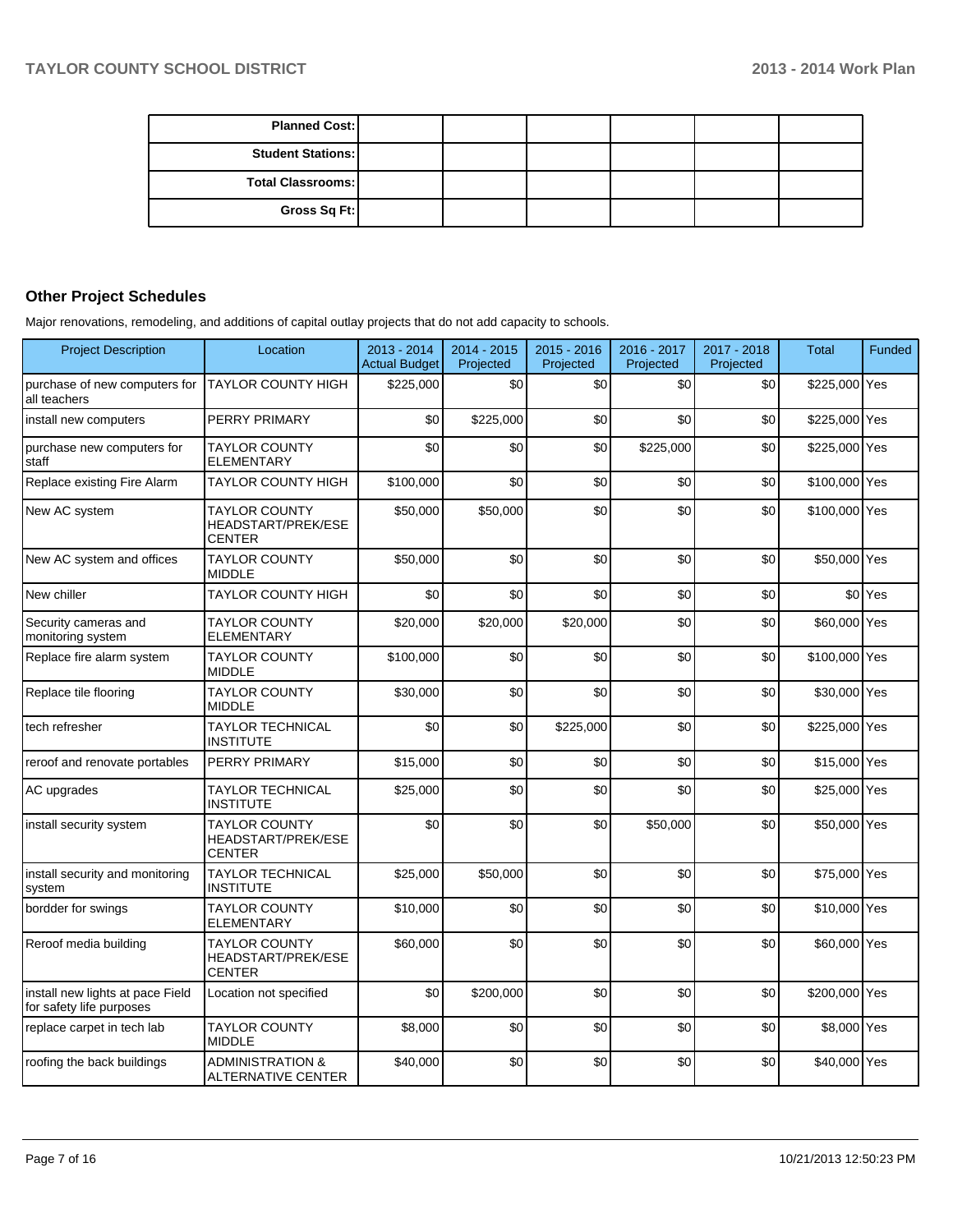| Irebuild tennis courts because of ITAYLOR COUNTY HIGH<br>Ifailure in concrete       |                                             | \$175,000   | \$0       | \$0       | \$0       | \$0       | \$175,000 Yes |  |
|-------------------------------------------------------------------------------------|---------------------------------------------|-------------|-----------|-----------|-----------|-----------|---------------|--|
| Inew desks                                                                          | <b>TAYLOR COUNTY</b><br><b>MIDDLE</b>       | \$9,000     | \$0       | \$0       | \$0       | \$0       | \$9,000 Yes   |  |
| Iborder and mulch for<br>playground areas                                           | <b>PERRY PRIMARY</b>                        | \$10,000    | \$10,000  | \$0       | \$0       | \$0       | \$20,000 Yes  |  |
| new covered walkways for pick<br>up area                                            | <b>TAYLOR COUNTY HIGH</b>                   | \$0         | \$0       | \$75,000  | \$0       | \$0       | \$75,000 Yes  |  |
| add fresh air capability to<br>existing wings                                       | <b>TAYLOR COUNTY</b><br><b>MIDDLE</b>       | \$0         | \$40,000  | \$0       | \$0       | \$0       | \$40,000 Yes  |  |
| add exhaust fan capability for<br>welding                                           | <b>TAYLOR TECHNICAL</b><br><b>INSTITUTE</b> | \$35,000    | \$0       | \$0       | \$0       | \$0       | \$35,000 Yes  |  |
| Istall covered walkway between<br>B and D buildings                                 | <b>TAYLOR TECHNICAL</b><br><b>INSTITUTE</b> | \$80,000    | \$0       | \$0       | \$0       | \$0       | \$80,000 Yes  |  |
| Install new computers                                                               | <b>TAYLOR COUNTY</b><br><b>MIDDLE</b>       | \$0         | \$0       | \$0       | \$0       | \$225,000 | \$225,000 No  |  |
| l Add additional controls to units<br>running in media, Auditorium<br>land Tech Lab | <b>TAYLOR COUNTY</b><br><b>MIDDLE</b>       | \$12,000    | \$0       | \$0       | \$0       | \$0       | \$12,000 No   |  |
|                                                                                     |                                             | \$1,079,000 | \$595,000 | \$320,000 | \$275,000 | \$225,000 | \$2,494,000   |  |

## **Additional Project Schedules**

Any projects that are not identified in the last approved educational plant survey.

| <b>Project Description</b>           | Location                         | <b>Num</b> | 2013 - 2014<br>Classroom   Actual Budget | 2014 - 2015<br>Projected | $2015 - 2016$<br>Projected | 2016 - 2017<br>Projected | 2017 - 2018<br>Projected | Total | Funded |
|--------------------------------------|----------------------------------|------------|------------------------------------------|--------------------------|----------------------------|--------------------------|--------------------------|-------|--------|
| Project description not<br>specified | <b>Location not</b><br>specified |            | \$0 <sub>1</sub>                         | \$0                      | \$0                        | \$0                      | \$0                      |       | \$0 No |
|                                      |                                  |            | \$0                                      | \$0                      | \$0                        | ا 30                     | \$0                      | \$0   |        |

## **Non Funded Growth Management Project Schedules**

Schedule indicating which projects, due to planned development, that CANNOT be funded from current revenues projected over the next five years.

Nothing reported for this section.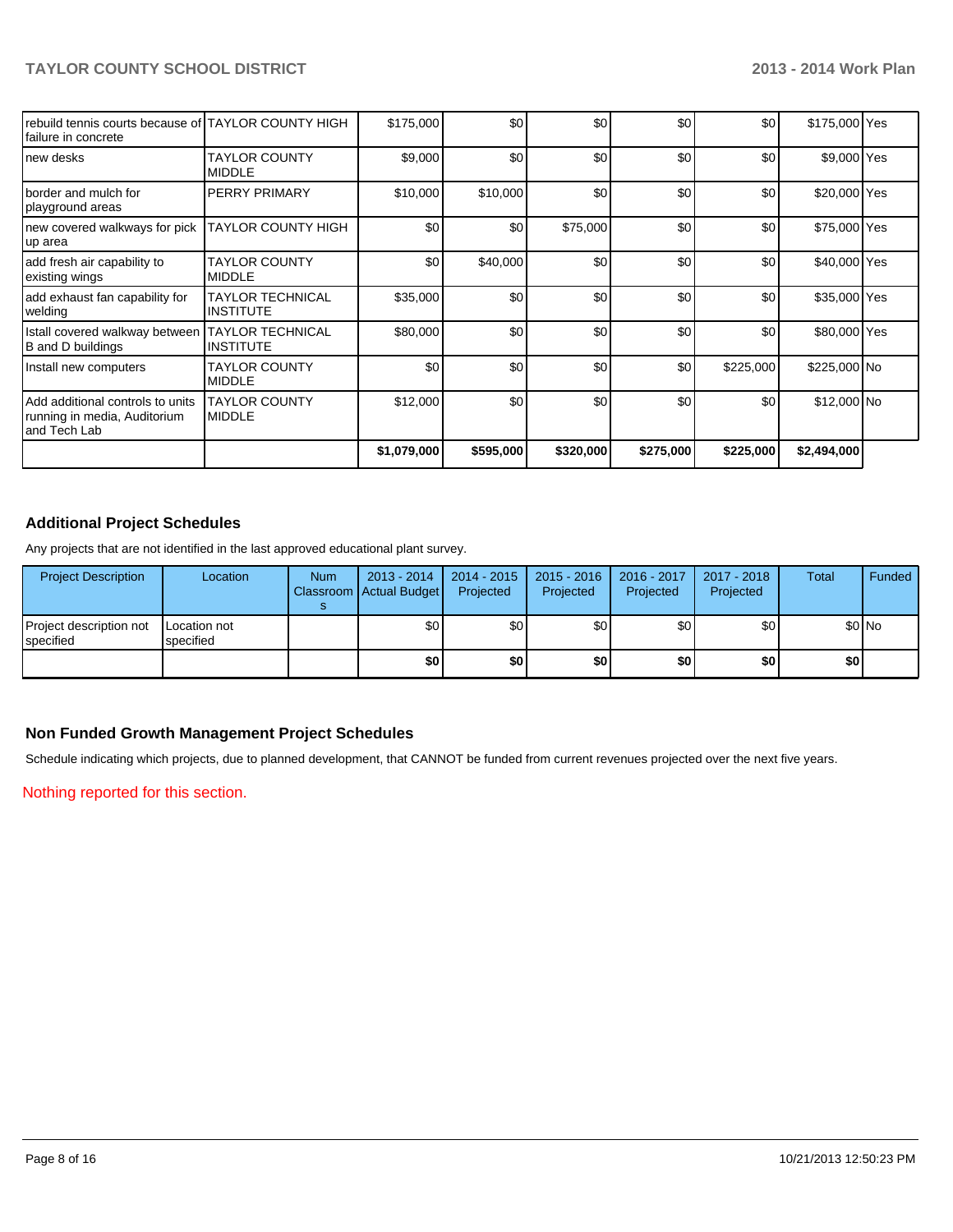# **Tracking**

## **Capacity Tracking**

| Location                                        | $2013 -$<br>2014 Satis.<br>Stu. Sta. | Actual<br>$2013 -$<br><b>2014 FISH</b><br>Capacity | Actual<br>$2012 -$<br>2013<br><b>COFTE</b> | # Class<br><b>Rooms</b> | Actual<br>Average<br>$2013 -$<br>2014 Class<br><b>Size</b> | Actual<br>$2013 -$<br>2014<br><b>Utilization</b> | <b>New</b><br>Stu.<br>Capacity | <b>New</b><br>Rooms to<br>be<br>Added/Re<br>moved | Projected<br>$2017 -$<br>2018<br><b>COFTE</b> | Projected<br>$2017 -$<br>2018<br><b>Utilization</b> | Projected<br>$2017 -$<br>2018 Class<br><b>Size</b> |
|-------------------------------------------------|--------------------------------------|----------------------------------------------------|--------------------------------------------|-------------------------|------------------------------------------------------------|--------------------------------------------------|--------------------------------|---------------------------------------------------|-----------------------------------------------|-----------------------------------------------------|----------------------------------------------------|
| ITAYLOR COUNTY<br><b>IMIDDLE</b>                | 1,001                                | 900                                                | 600                                        | 44                      | 14                                                         | 67.00 %                                          | $\Omega$                       | $\Omega$                                          | 590                                           | 66.00 %                                             | 13                                                 |
| ITAYLOR COUNTY<br>HEADSTART/PREK/ESE<br>ICENTER | 401                                  | 401                                                | 47                                         | 23                      | 2                                                          | 12.00 %                                          | $\Omega$                       | $\Omega$                                          | 200                                           | 50.00 %                                             | 9                                                  |
| ISTEINHATCHEE<br> SCHOOL                        | 206                                  | 185                                                | 121                                        | 10                      | 12                                                         | 65.00 %                                          | $\Omega$                       | $\Omega$                                          | 100 <sup>1</sup>                              | 54.00 %                                             | 10                                                 |
| IADMINISTRATION &<br>IALTERNATIVE CENTER        | 167                                  | $\Omega$                                           | 0                                          | 9                       | $\Omega$                                                   | 0.00%                                            | $\Omega$                       | $\Omega$                                          | 0                                             | 0.00%                                               | $\mathbf 0$                                        |
| ITAYLOR TECHNICAL<br>IINSTITUTE                 | 261                                  | 313                                                | 75                                         | 16                      | 51                                                         | 24.00 %                                          | $\Omega$                       | $\Omega$                                          | 50                                            | 16.00 %                                             | 3                                                  |
| IPERRY PRIMARY                                  | 634                                  | 634                                                | 686                                        | 11                      | 62                                                         | 108.00 %                                         | $\Omega$                       | $\Omega$                                          | 670                                           | 106.00 %                                            | 61                                                 |
| ITAYLOR COUNTY HIGH                             | 911                                  | 774                                                | 588                                        | 40                      | 15                                                         | 76.00 %                                          | $\Omega$                       | $\Omega$                                          | 550                                           | 71.00 %                                             | 14                                                 |
| ITAYLOR COUNTY<br><b>IELEMENTARY</b>            | 932                                  | 932                                                | 615                                        | 47                      | 13 <sup>1</sup>                                            | 66.00 %                                          | $\Omega$                       | $\Omega$                                          | 670                                           | 72.00 %                                             | 14                                                 |
|                                                 | 4,513                                | 4,139                                              | 2,730                                      | 200                     | 14                                                         | 65.95 %                                          | ŋ                              | 0                                                 | 2,830                                         | 68.37 %                                             | 14                                                 |

The COFTE Projected Total (2,830) for 2017 - 2018 must match the Official Forecasted COFTE Total (2,830 ) for 2017 - 2018 before this section can be completed. In the event that the COFTE Projected Total does not match the Official forecasted COFTE, then the Balanced Projected COFTE Table should be used to balance COFTE.

| Projected COFTE for 2017 - 2018 |       |  |  |  |  |  |
|---------------------------------|-------|--|--|--|--|--|
| Elementary (PK-3)               | 1,141 |  |  |  |  |  |
| Middle $(4-8)$                  | 1,084 |  |  |  |  |  |
| High (9-12)                     | 605   |  |  |  |  |  |
|                                 | 2,830 |  |  |  |  |  |

| <b>Grade Level Type</b> | <b>Balanced Projected</b><br>COFTE for 2017 - 2018 |
|-------------------------|----------------------------------------------------|
| Elementary (PK-3)       |                                                    |
| Middle $(4-8)$          |                                                    |
| High (9-12)             |                                                    |
|                         | 2,830                                              |

### **Relocatable Replacement**

Number of relocatable classrooms clearly identified and scheduled for replacement in the school board adopted financially feasible 5-year district work program.

| Location                          | 2014<br>$2013 -$ | $2014 - 2015$ | $2015 - 2016$ | 2016 - 2017 | $-2018$<br>2017 | Year 5 Total |
|-----------------------------------|------------------|---------------|---------------|-------------|-----------------|--------------|
| Total Relocatable Replacements: I | 0                |               |               |             |                 | 0            |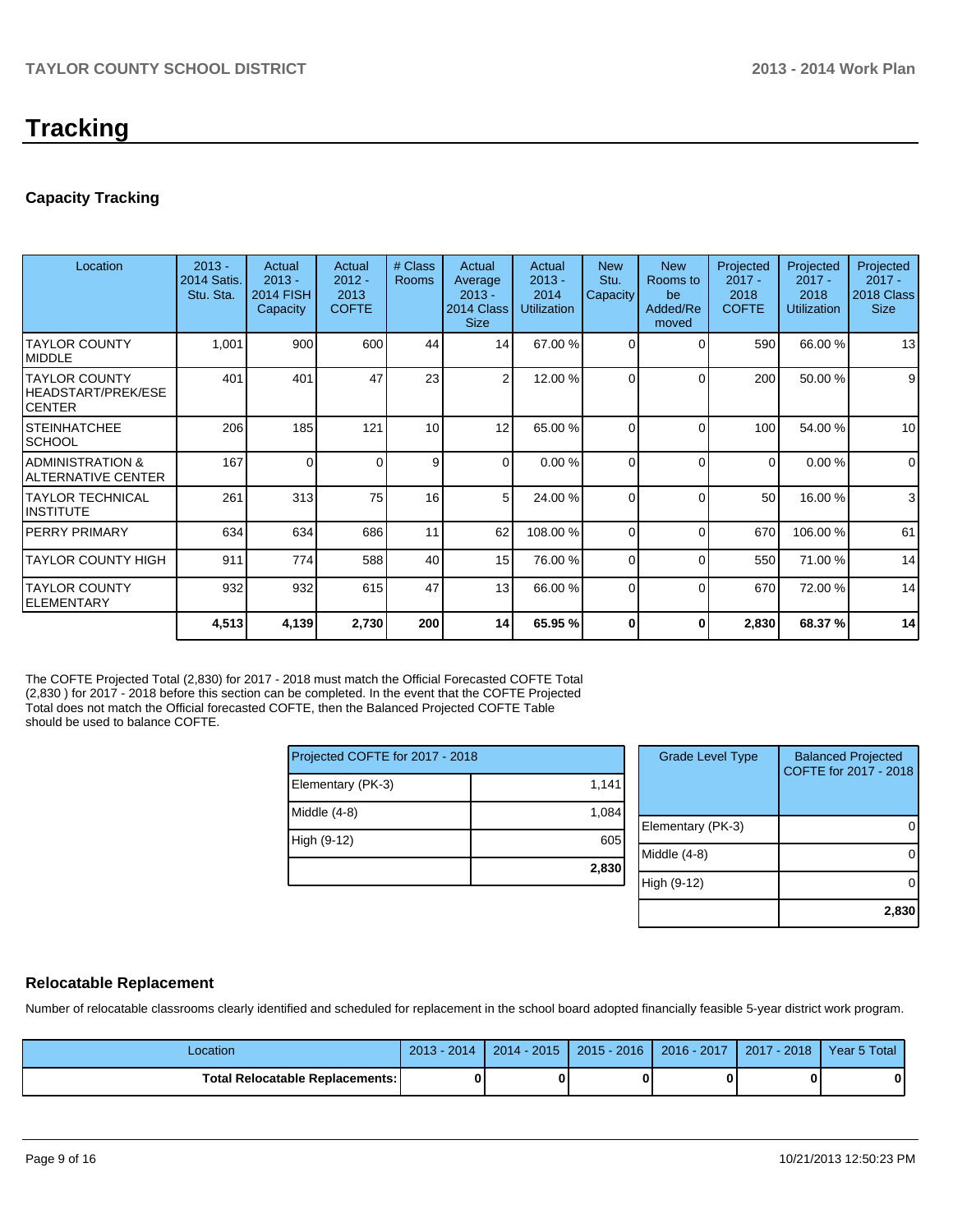### **Charter Schools Tracking**

Information regarding the use of charter schools.

Nothing reported for this section.

### **Special Purpose Classrooms Tracking**

The number of classrooms that will be used for certain special purposes in the current year, by facility and type of classroom, that the district will, 1), not use for educational purposes, and 2), the co-teaching classrooms that are not open plan classrooms and will be used for educational purposes.

| School                               | <b>School Type</b> | # of Elementary<br>K-3 Classrooms | # of Middle 4-8<br><b>Classrooms</b> | # of High $9-12$<br><b>Classrooms</b> | # of $ESE$<br>Classrooms | # of Combo<br><b>Classrooms</b> | <b>Total</b><br><b>Classrooms</b> |
|--------------------------------------|--------------------|-----------------------------------|--------------------------------------|---------------------------------------|--------------------------|---------------------------------|-----------------------------------|
| <b>Total Educational Classrooms:</b> |                    |                                   |                                      |                                       |                          | 0                               |                                   |
| School                               | School Type        | # of Elementary<br>K-3 Classrooms | # of Middle 4-8<br><b>Classrooms</b> | # of High $9-12$<br><b>Classrooms</b> | # of $ESE$<br>Classrooms | # of Combo<br><b>Classrooms</b> | Total<br><b>Classrooms</b>        |
| <b>Total Co-Teaching Classrooms:</b> |                    |                                   |                                      |                                       |                          | $\mathbf{0}$                    |                                   |

### **Infrastructure Tracking**

**Necessary offsite infrastructure requirements resulting from expansions or new schools. This section should include infrastructure information related to capacity project schedules and other project schedules (Section 4).**

Not Specified

**Proposed location of planned facilities, whether those locations are consistent with the comprehensive plans of all affected local governments, and recommendations for infrastructure and other improvements to land adjacent to existing facilities. Provisions of 1013.33(12), (13) and (14) and 1013.36 must be addressed for new facilities planned within the 1st three years of the plan (Section 5).**

Not Specified

**Consistent with Comp Plan?** No

#### **Net New Classrooms**

The number of classrooms, by grade level and type of construction, that were added during the last fiscal year.

| List the net new classrooms added in the 2012 - 2013 fiscal year.                                                                                       | List the net new classrooms to be added in the 2013 - 2014 fiscal<br>Ivear. |                             |                                |                        |                                                                                                                                      |  |  |          |
|---------------------------------------------------------------------------------------------------------------------------------------------------------|-----------------------------------------------------------------------------|-----------------------------|--------------------------------|------------------------|--------------------------------------------------------------------------------------------------------------------------------------|--|--|----------|
| "Classrooms" is defined as capacity carrying classrooms that are added to increase<br>capacity to enable the district to meet the Class Size Amendment. | Totals for fiscal year 2013 - 2014 should match totals in Section 15A.      |                             |                                |                        |                                                                                                                                      |  |  |          |
| Location                                                                                                                                                | $2012 - 2013$ #<br><b>Permanent</b>                                         | $2012 - 2013 \#$<br>Modular | $2012 - 2013$ #<br>Relocatable | $2012 - 2013$<br>Total | $2013 - 2014$ #<br>$2013 - 2014$ #<br>$2013 - 2014$ #<br>$2013 - 2014$<br>Relocatable<br><b>Modular</b><br><b>Permanent</b><br>Total |  |  |          |
| Elementary (PK-3)                                                                                                                                       |                                                                             |                             |                                |                        |                                                                                                                                      |  |  | $\Omega$ |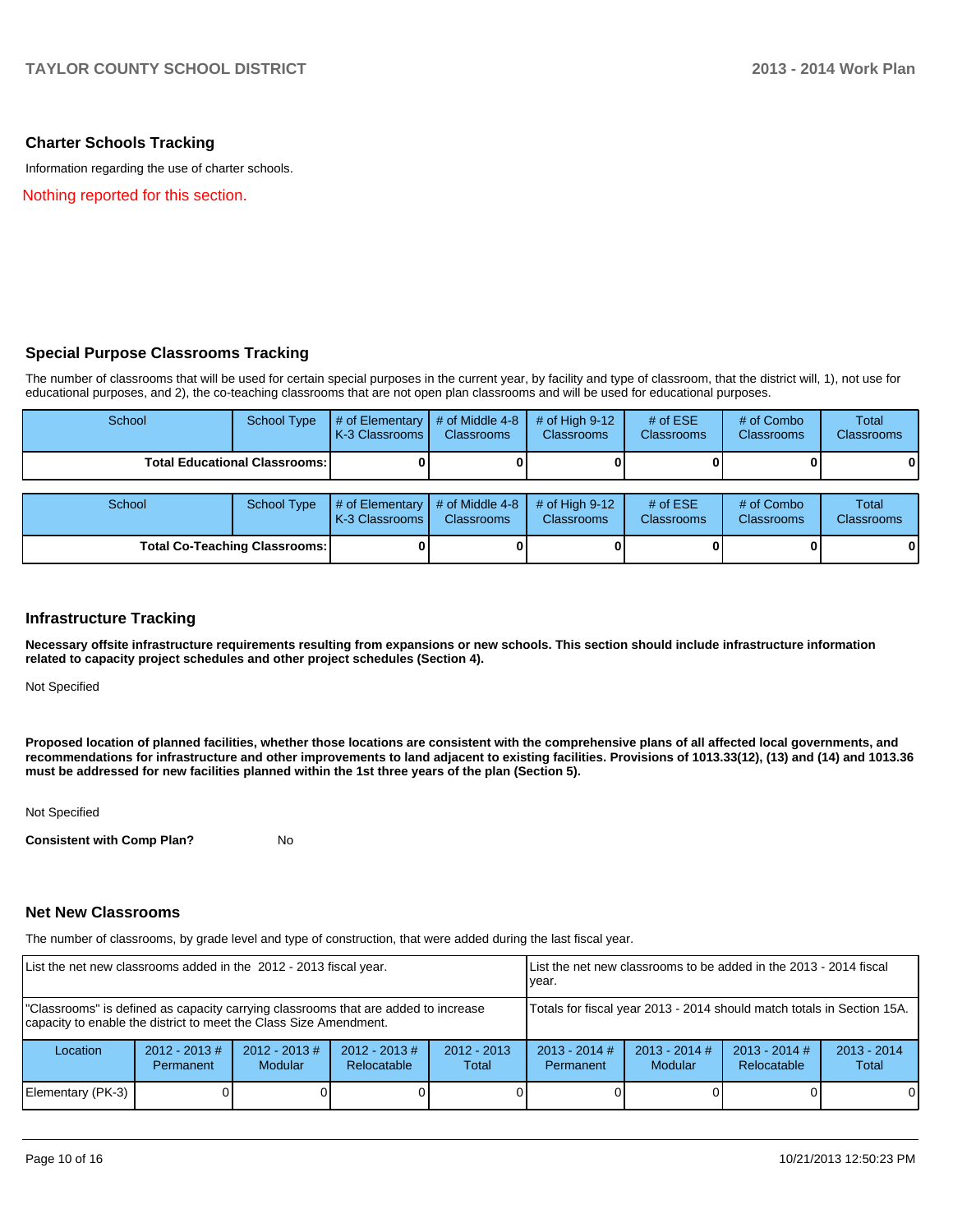| Middle (4-8) |  |  |  |    | $\mathbf{0}$ |
|--------------|--|--|--|----|--------------|
| High (9-12)  |  |  |  |    | $\mathbf{0}$ |
|              |  |  |  | ΩI | $\mathbf{0}$ |

## **Relocatable Student Stations**

Number of students that will be educated in relocatable units, by school, in the current year, and the projected number of students for each of the years in the workplan.

| <b>Site</b>                                 | $2013 - 2014$ | $2014 - 2015$ | $2015 - 2016$ | 2016 - 2017 | $2017 - 2018$ | 5 Year Average  |
|---------------------------------------------|---------------|---------------|---------------|-------------|---------------|-----------------|
| ITAYLOR COUNTY ELEMENTARY                   |               |               |               |             |               | 01              |
| ITAYLOR COUNTY MIDDLE                       | 22            |               |               |             |               | 12 <sub>l</sub> |
| TAYLOR COUNTY HEADSTART/PREK/ESE<br>ICENTER |               | 90            | 90            | 90          |               | 54              |
| <b>STEINHATCHEE SCHOOL</b>                  |               | 20            | 20            | 20          |               | 12 <sub>l</sub> |
| ADMINISTRATION & ALTERNATIVE CENTER         |               |               |               |             |               | $\overline{0}$  |
| ITAYLOR TECHNICAL INSTITUTE                 |               |               |               |             |               | $\Omega$        |
| IPERRY PRIMARY                              |               | 125           | 120           | 120         |               | 73              |
| ITAYLOR COUNTY HIGH                         |               |               |               |             |               | $\overline{0}$  |

| Totals for TAYLOR COUNTY SCHOOL DISTRICT          |                 |       |       |       |       |       |
|---------------------------------------------------|-----------------|-------|-------|-------|-------|-------|
| Total students in relocatables by year.           | 22 <sub>1</sub> | 247   | 242   | 242   |       | 151   |
| Total number of COFTE students projected by year. | 2,748           | 2,787 | 2,814 | 2,817 | 2.830 | 2.799 |
| Percent in relocatables by year.                  | 1%              | 9%    | 9%    | 9 % l | 0 % I | 5 %   |

## **Leased Facilities Tracking**

Exising leased facilities and plans for the acquisition of leased facilities, including the number of classrooms and student stations, as reported in the educational plant survey, that are planned in that location at the end of the five year workplan.

| Location                                | # of Leased<br>Classrooms 2013 -<br>2014 | <b>FISH Student</b><br><b>Stations</b> | Owner | # of Leased<br>Classrooms 2017 -<br>2018 | <b>FISH Student</b><br><b>Stations</b> |
|-----------------------------------------|------------------------------------------|----------------------------------------|-------|------------------------------------------|----------------------------------------|
| <b>ITAYLOR COUNTY MIDDLE</b>            |                                          |                                        |       |                                          |                                        |
| TAYLOR COUNTY HEADSTART/PREK/ESE CENTER |                                          |                                        |       |                                          |                                        |
| <b>STEINHATCHEE SCHOOL</b>              |                                          |                                        |       |                                          |                                        |
| IADMINISTRATION & ALTERNATIVE CENTER    |                                          |                                        |       | U                                        |                                        |
| <b>TAYLOR TECHNICAL INSTITUTE</b>       |                                          |                                        |       | 0                                        |                                        |
| <b>PERRY PRIMARY</b>                    |                                          |                                        |       |                                          |                                        |
| ITAYLOR COUNTY HIGH                     |                                          |                                        |       |                                          |                                        |
| <b>TAYLOR COUNTY ELEMENTARY</b>         |                                          |                                        |       | 0                                        |                                        |
|                                         |                                          |                                        |       | ŋ                                        |                                        |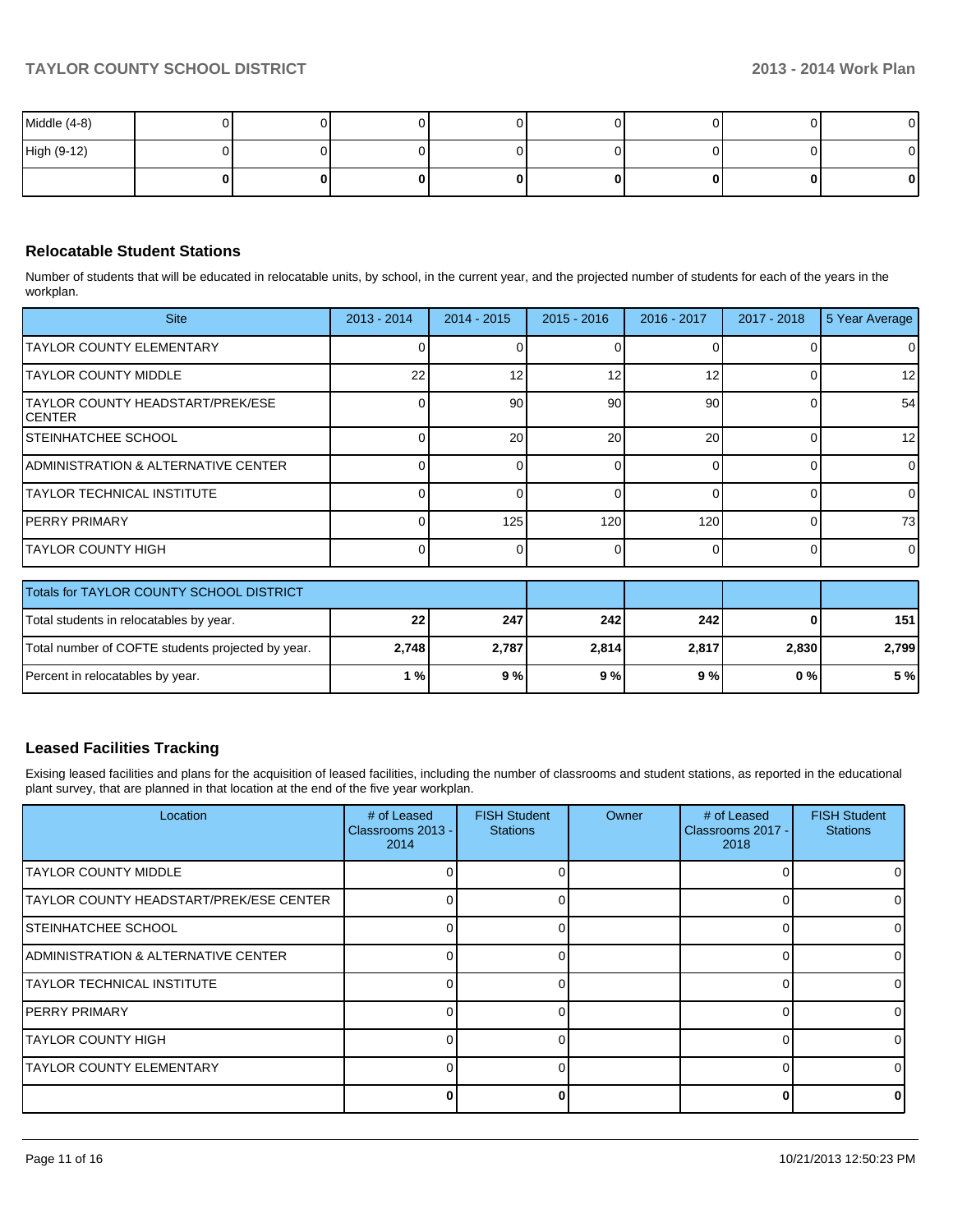### **Failed Standard Relocatable Tracking**

Relocatable units currently reported by school, from FISH, and the number of relocatable units identified as 'Failed Standards'.

Nothing reported for this section.

# **Planning**

### **Class Size Reduction Planning**

**Plans approved by the school board that reduce the need for permanent student stations such as acceptable school capacity levels, redistricting, busing, year-round schools, charter schools, magnet schools, public-private partnerships, multitrack scheduling, grade level organization, block scheduling, or other alternatives.**

The Taylor County School Board has discussed the possibility of building a K-2 school that would replace the existing k-2 school.

### **School Closure Planning**

**Plans for the closure of any school, including plans for disposition of the facility or usage of facility space, and anticipated revenues.**

In the event that the district builds a repacement school for Perry Primary, the school will be used by the city or another agency.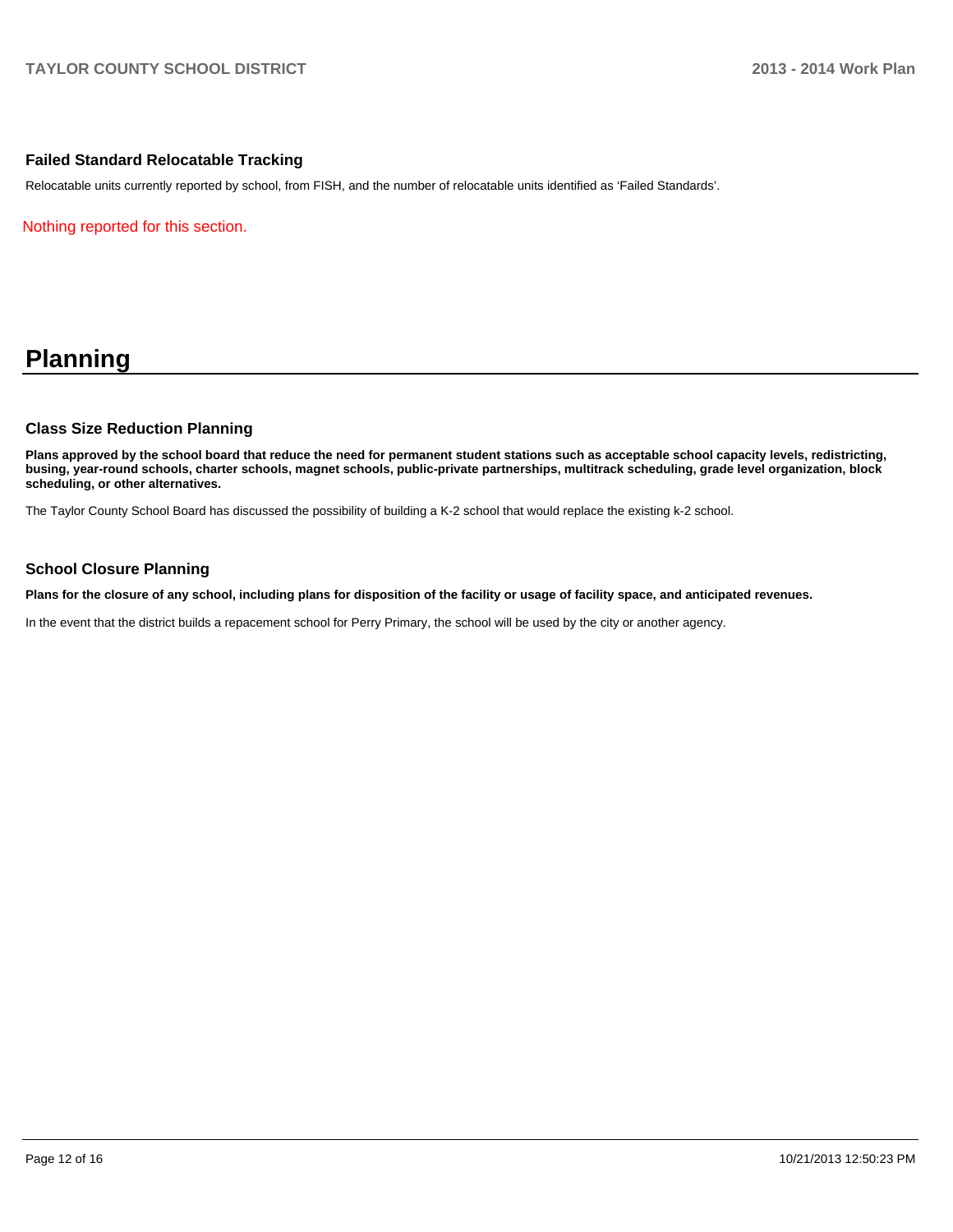Five Year Survey - Ten Year Capacity **10/21/2013** TAYLOR COUNTY SCHOOL DISTRICT

**Schedule of capital outlay projects projected to ensure the availability of satisfactory student stations for the projected student enrollment in K - 12 programs for the future 5 years beyond the 5-year district facilities work program.**

No items meet the criteria.

Five Year Survey - Ten Year Infrastructure **10/21/2013** TAYLOR COUNTY SCHOOL DISTRICT

**Proposed Location of Planned New, Remodeled, or New Additions to Facilities in 6 thru 10 out years (Section 28).**

No items meet the criteria.

**Plans for closure of any school, including plans for disposition of the facility or usage of facility space, and anticipated revenues in the 6 thru 10 out years (Section 29).**

No items meet the criteria.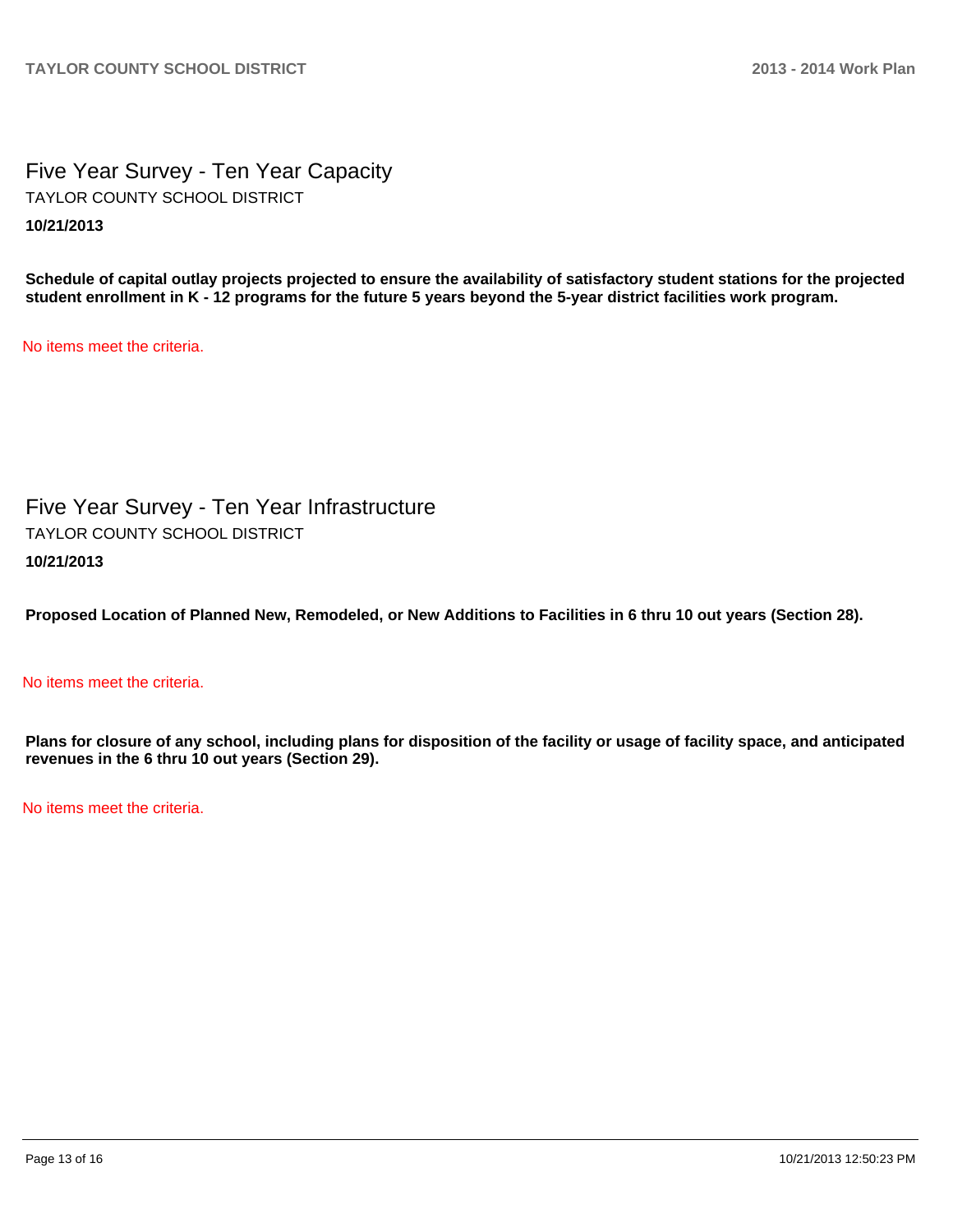# Five Year Survey - Ten Year Maintenance **10/21/2013** TAYLOR COUNTY SCHOOL DISTRICT

**District projects and locations regarding the projected need for major renovation, repair, and maintenance projects within the district in years 6 - 10 beyond the projects plans detailed in the five years covered by the work plan.**

No items match the criteria.

# Five Year Survey - Ten Year Utilization

TAYLOR COUNTY SCHOOL DISTRICT

**10/21/2013**

**Schedule of planned capital outlay projects identifying the standard grade groupings, capacities, and planned utilization rates of future educational facilities of the district for both permanent and relocatable facilities.**

| <b>Grade Level</b><br>Projections | <b>FISH Student</b><br><b>Stations</b> | <b>Actual FISH</b><br>Capacity | Actual<br><b>COFTE</b> | Actual<br><b>Utilization</b> | Actual new<br><b>Student</b><br>Capacity to be<br>added/remove | Projected<br><b>COFTE</b> | Projected<br><b>Utilization</b> |
|-----------------------------------|----------------------------------------|--------------------------------|------------------------|------------------------------|----------------------------------------------------------------|---------------------------|---------------------------------|
| Elementary -<br>District Totals   | 2,168                                  | 2,168                          | 1,458.23               | 67.26 %                      |                                                                |                           | 0.00%                           |
| IMiddle - District<br>Totals      | 1,001                                  | 901                            | 620.35                 | 68.85 %                      |                                                                |                           | 0.00%                           |
| High - District<br>Totals         | 1,205                                  | 995                            | 765.28                 | 76.91 %                      |                                                                | 0                         | 0.00%                           |
| Other - ESE, etc                  | 450                                    | 505                            | 94.37                  | 18.69 %                      |                                                                | 0                         | 0.00%                           |
|                                   | 4,824                                  | 4,569                          | 2,938.23               | 64.31 %                      |                                                                |                           | 0.00%                           |

**Combination schools are included with the middle schools for student stations, capacity, COFTE and utilization purposes because these facilities all have a 90% utilization factor. Use this space to explain or define the grade groupings for combination schools.**

No comments to report.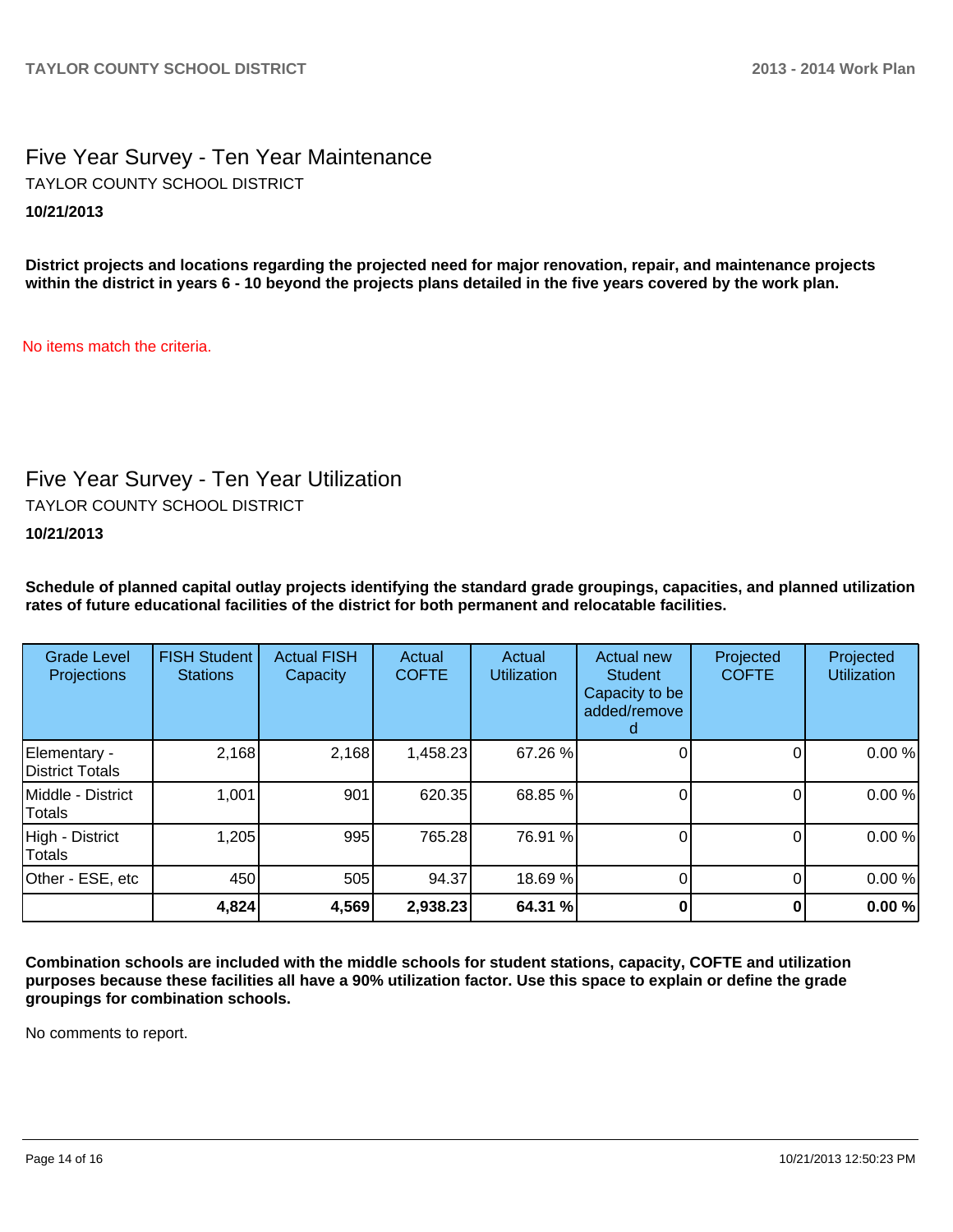Five Year Survey - Twenty Year Capacity **10/21/2013** TAYLOR COUNTY SCHOOL DISTRICT

**Schedule of capital outlay projects projected to ensure the availability of satisfactory student stations for the projected student enrollment in K - 12 programs for the future 11 - 20 years beyond the 5-year district facilities work program.**

No items match the criteria.

Five Year Survey - Twenty Year Infrastructure TAYLOR COUNTY SCHOOL DISTRICT

**10/21/2013**

**Proposed Location of Planned New, Remodeled, or New Additions to Facilities in the 11 through 20 out years (Section 28).**

No items meet the criteria.

**Plans for closure of any school, including plans for disposition of the facility or usage of facility space, and anticipated revenues in the 11 through 20 out years (Section 29).**

No items meet the criteria.